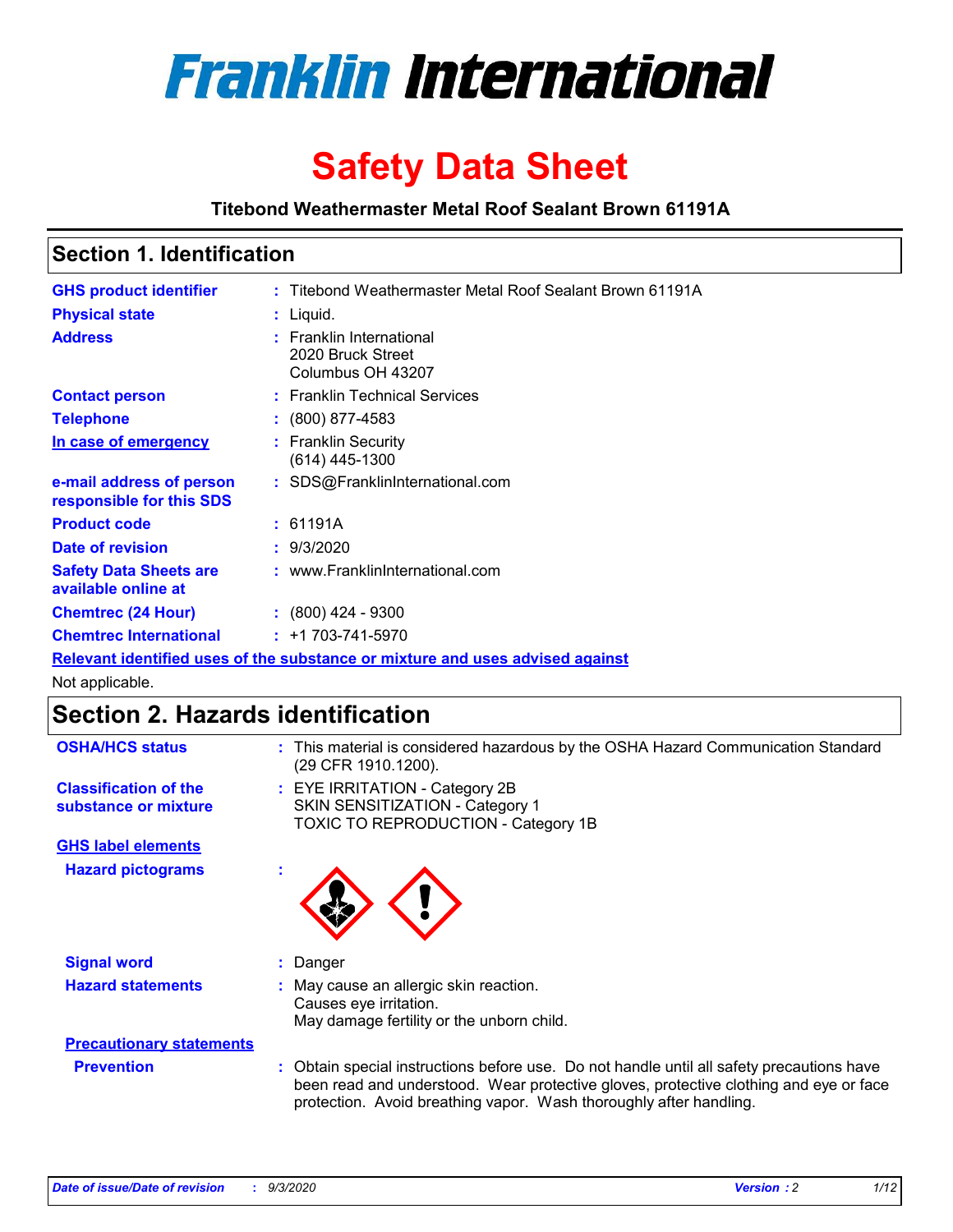### **Section 2. Hazards identification**

| <b>Response</b>                            | : IF exposed or concerned: Get medical advice or attention. Wash contaminated clothing<br>before reuse. IF ON SKIN: Wash with plenty of water. IF IN EYES: Rinse cautiously<br>with water for several minutes. Remove contact lenses, if present and easy to do.<br>Continue rinsing. If eye irritation persists: Get medical advice or attention. |
|--------------------------------------------|----------------------------------------------------------------------------------------------------------------------------------------------------------------------------------------------------------------------------------------------------------------------------------------------------------------------------------------------------|
| <b>Storage</b>                             | : Store locked up.                                                                                                                                                                                                                                                                                                                                 |
| <b>Disposal</b>                            | : Dispose of contents and container in accordance with all local, regional, national and<br>international regulations.                                                                                                                                                                                                                             |
| <b>Hazards not otherwise</b><br>classified | : Product generates methanol during cure.                                                                                                                                                                                                                                                                                                          |

# **Section 3. Composition/information on ingredients**

| <b>Substance/mixture</b> | Mixture |
|--------------------------|---------|
|                          |         |

| <b>Ingredient name</b>       | $\frac{9}{6}$ | <b>CAS number</b> |
|------------------------------|---------------|-------------------|
| 3-aminopropyltriethoxysilane | ≤3            | 919-30-2          |
| Dibutyltin dilaurate         | ∣≤0.3         | 77-58-7           |

Any concentration shown as a range is to protect confidentiality or is due to batch variation.

**There are no additional ingredients present which, within the current knowledge of the supplier and in the concentrations applicable, are classified as hazardous to health or the environment and hence require reporting in this section.**

**Occupational exposure limits, if available, are listed in Section 8.**

### **Section 4. First aid measures**

| <b>Description of necessary first aid measures</b> |                                                                                                                                                                                                                                                                                                                                                                                                                                                                                                                                                                                                                                                                                                                                                                           |
|----------------------------------------------------|---------------------------------------------------------------------------------------------------------------------------------------------------------------------------------------------------------------------------------------------------------------------------------------------------------------------------------------------------------------------------------------------------------------------------------------------------------------------------------------------------------------------------------------------------------------------------------------------------------------------------------------------------------------------------------------------------------------------------------------------------------------------------|
| <b>Eye contact</b>                                 | : Immediately flush eyes with plenty of water, occasionally lifting the upper and lower<br>eyelids. Check for and remove any contact lenses. Continue to rinse for at least 10<br>minutes. If irritation persists, get medical attention.                                                                                                                                                                                                                                                                                                                                                                                                                                                                                                                                 |
| <b>Inhalation</b>                                  | : Remove victim to fresh air and keep at rest in a position comfortable for breathing. If<br>not breathing, if breathing is irregular or if respiratory arrest occurs, provide artificial<br>respiration or oxygen by trained personnel. It may be dangerous to the person providing<br>aid to give mouth-to-mouth resuscitation. Get medical attention. If unconscious, place<br>in recovery position and get medical attention immediately. Maintain an open airway.<br>Loosen tight clothing such as a collar, tie, belt or waistband. In case of inhalation of<br>decomposition products in a fire, symptoms may be delayed. The exposed person may<br>need to be kept under medical surveillance for 48 hours.                                                       |
| <b>Skin contact</b>                                | : Wash with plenty of soap and water. Remove contaminated clothing and shoes. Wash<br>contaminated clothing thoroughly with water before removing it, or wear gloves.<br>Continue to rinse for at least 10 minutes. Get medical attention. In the event of any<br>complaints or symptoms, avoid further exposure. Wash clothing before reuse. Clean<br>shoes thoroughly before reuse.                                                                                                                                                                                                                                                                                                                                                                                     |
| <b>Ingestion</b>                                   | : Wash out mouth with water. Remove dentures if any. Remove victim to fresh air and<br>keep at rest in a position comfortable for breathing. If material has been swallowed and<br>the exposed person is conscious, give small quantities of water to drink. Stop if the<br>exposed person feels sick as vomiting may be dangerous. Do not induce vomiting<br>unless directed to do so by medical personnel. If vomiting occurs, the head should be<br>kept low so that vomit does not enter the lungs. Get medical attention. Never give<br>anything by mouth to an unconscious person. If unconscious, place in recovery position<br>and get medical attention immediately. Maintain an open airway. Loosen tight clothing<br>such as a collar, tie, belt or waistband. |
| Most important symptoms/effects, acute and delayed |                                                                                                                                                                                                                                                                                                                                                                                                                                                                                                                                                                                                                                                                                                                                                                           |
| <b>Potential acute health effects</b>              |                                                                                                                                                                                                                                                                                                                                                                                                                                                                                                                                                                                                                                                                                                                                                                           |
| Eye contact                                        | : May cause eye irritation.                                                                                                                                                                                                                                                                                                                                                                                                                                                                                                                                                                                                                                                                                                                                               |
| <b>Inhalation</b>                                  | : No known significant effects or critical hazards.                                                                                                                                                                                                                                                                                                                                                                                                                                                                                                                                                                                                                                                                                                                       |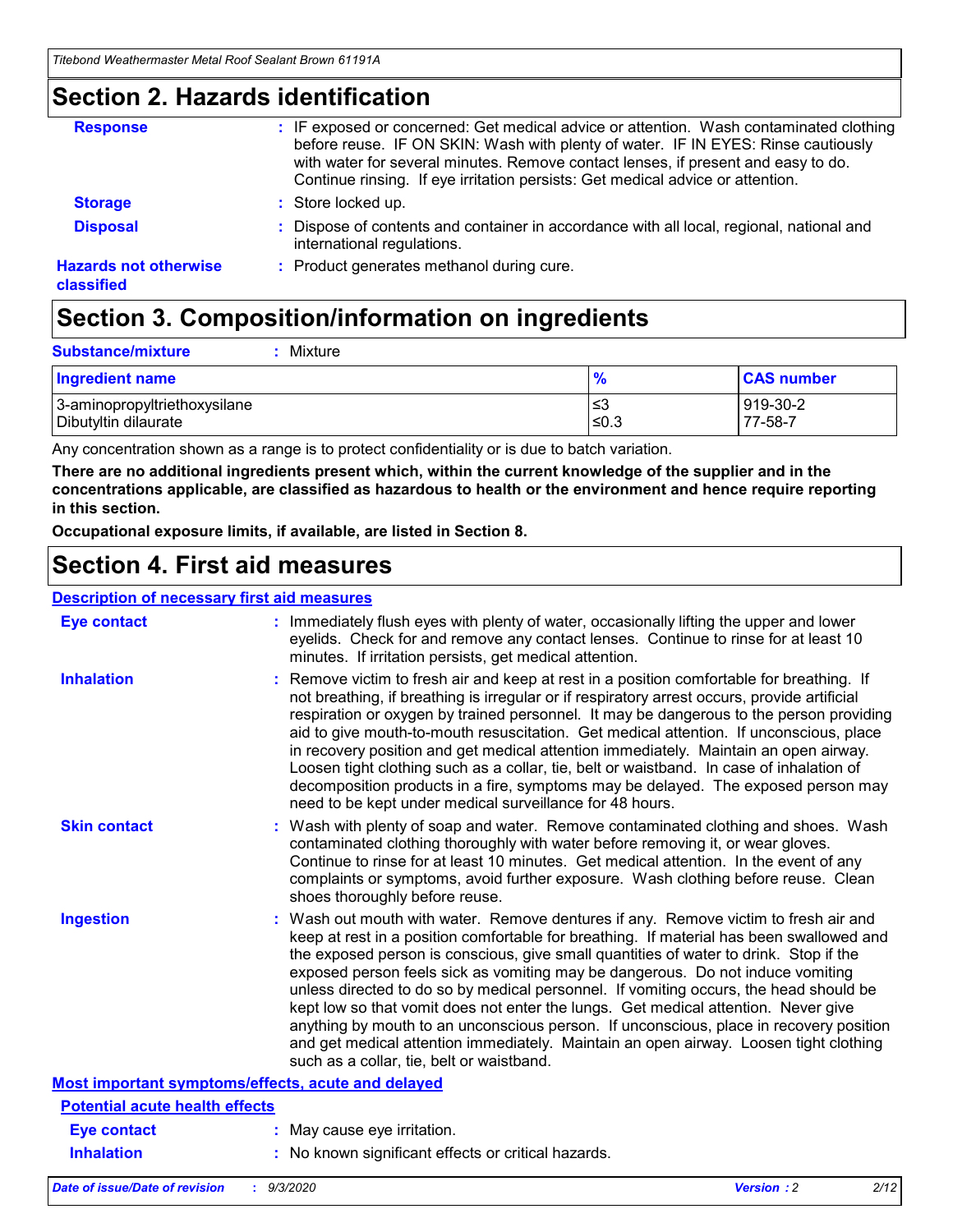| Titebond Weathermaster Metal Roof Sealant Brown 61191A |                                                                                                                                                                                                                                                                                                                                                                                                                 |
|--------------------------------------------------------|-----------------------------------------------------------------------------------------------------------------------------------------------------------------------------------------------------------------------------------------------------------------------------------------------------------------------------------------------------------------------------------------------------------------|
| <b>Section 4. First aid measures</b>                   |                                                                                                                                                                                                                                                                                                                                                                                                                 |
| <b>Skin contact</b>                                    | : May cause skin irritation.                                                                                                                                                                                                                                                                                                                                                                                    |
| <b>Ingestion</b>                                       | : No known significant effects or critical hazards.                                                                                                                                                                                                                                                                                                                                                             |
| <b>Over-exposure signs/symptoms</b>                    |                                                                                                                                                                                                                                                                                                                                                                                                                 |
| <b>Eye contact</b>                                     | : Adverse symptoms may include the following:<br>irritation<br>watering<br>redness                                                                                                                                                                                                                                                                                                                              |
| <b>Inhalation</b>                                      | : Adverse symptoms may include the following:<br>reduced fetal weight<br>increase in fetal deaths<br>skeletal malformations                                                                                                                                                                                                                                                                                     |
| <b>Skin contact</b>                                    | : Adverse symptoms may include the following:<br>irritation<br>redness<br>reduced fetal weight<br>increase in fetal deaths<br>skeletal malformations                                                                                                                                                                                                                                                            |
| <b>Ingestion</b>                                       | Adverse symptoms may include the following:<br>reduced fetal weight<br>increase in fetal deaths<br>skeletal malformations                                                                                                                                                                                                                                                                                       |
|                                                        | Indication of immediate medical attention and special treatment needed, if necessary                                                                                                                                                                                                                                                                                                                            |
| <b>Notes to physician</b>                              | : In case of inhalation of decomposition products in a fire, symptoms may be delayed.<br>The exposed person may need to be kept under medical surveillance for 48 hours.                                                                                                                                                                                                                                        |
| <b>Specific treatments</b>                             | : No specific treatment.                                                                                                                                                                                                                                                                                                                                                                                        |
| <b>Protection of first-aiders</b>                      | : No action shall be taken involving any personal risk or without suitable training. If it is<br>suspected that fumes are still present, the rescuer should wear an appropriate mask or<br>self-contained breathing apparatus. It may be dangerous to the person providing aid to<br>give mouth-to-mouth resuscitation. Wash contaminated clothing thoroughly with water<br>before removing it, or wear gloves. |
| See toxicological information (Section 11)             |                                                                                                                                                                                                                                                                                                                                                                                                                 |

# **Section 5. Fire-fighting measures**

| <b>Extinguishing media</b>                               |                                                                                                                                                                                                     |
|----------------------------------------------------------|-----------------------------------------------------------------------------------------------------------------------------------------------------------------------------------------------------|
| <b>Suitable extinguishing</b><br>media                   | : Use an extinguishing agent suitable for the surrounding fire.                                                                                                                                     |
| <b>Unsuitable extinguishing</b><br>media                 | : None known.                                                                                                                                                                                       |
| <b>Specific hazards arising</b><br>from the chemical     | : In a fire or if heated, a pressure increase will occur and the container may burst.                                                                                                               |
| <b>Hazardous thermal</b><br>decomposition products       | : Decomposition products may include the following materials:<br>carbon dioxide<br>carbon monoxide<br>nitrogen oxides<br>metal oxide/oxides                                                         |
| <b>Special protective actions</b><br>for fire-fighters   | : Promptly isolate the scene by removing all persons from the vicinity of the incident if<br>there is a fire. No action shall be taken involving any personal risk or without suitable<br>training. |
| <b>Special protective</b><br>equipment for fire-fighters | : Fire-fighters should wear appropriate protective equipment and self-contained breathing<br>apparatus (SCBA) with a full face-piece operated in positive pressure mode.                            |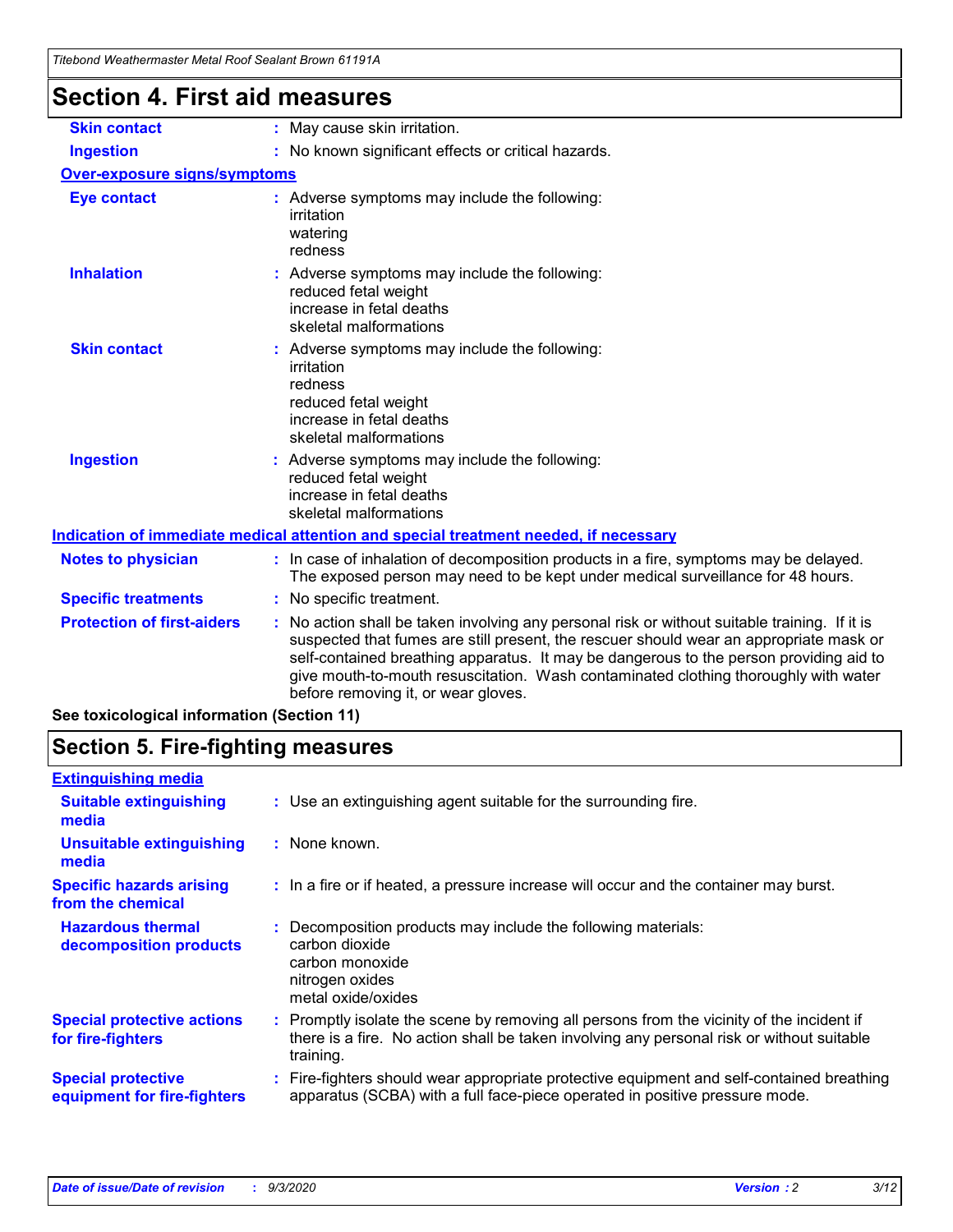### **Section 6. Accidental release measures**

|                                                              | <b>Personal precautions, protective equipment and emergency procedures</b>                                                                                                                                                                                                                                                                                                                                                                                                                                                                                                                                                                                                                                   |  |  |  |  |
|--------------------------------------------------------------|--------------------------------------------------------------------------------------------------------------------------------------------------------------------------------------------------------------------------------------------------------------------------------------------------------------------------------------------------------------------------------------------------------------------------------------------------------------------------------------------------------------------------------------------------------------------------------------------------------------------------------------------------------------------------------------------------------------|--|--|--|--|
| For non-emergency<br>personnel                               | : No action shall be taken involving any personal risk or without suitable training.<br>Evacuate surrounding areas. Keep unnecessary and unprotected personnel from<br>entering. Do not touch or walk through spilled material. Avoid breathing vapor or mist.<br>Provide adequate ventilation. Wear appropriate respirator when ventilation is<br>inadequate. Put on appropriate personal protective equipment.                                                                                                                                                                                                                                                                                             |  |  |  |  |
| For emergency responders                                     | : If specialized clothing is required to deal with the spillage, take note of any information in<br>Section 8 on suitable and unsuitable materials. See also the information in "For non-<br>emergency personnel".                                                                                                                                                                                                                                                                                                                                                                                                                                                                                           |  |  |  |  |
| <b>Environmental precautions</b>                             | : Avoid dispersal of spilled material and runoff and contact with soil, waterways, drains<br>and sewers. Inform the relevant authorities if the product has caused environmental<br>pollution (sewers, waterways, soil or air).                                                                                                                                                                                                                                                                                                                                                                                                                                                                              |  |  |  |  |
| <b>Methods and materials for containment and cleaning up</b> |                                                                                                                                                                                                                                                                                                                                                                                                                                                                                                                                                                                                                                                                                                              |  |  |  |  |
| <b>Small spill</b>                                           | : Stop leak if without risk. Move containers from spill area. Dilute with water and mop up<br>if water-soluble. Alternatively, or if water-insoluble, absorb with an inert dry material and<br>place in an appropriate waste disposal container. Dispose of via a licensed waste<br>disposal contractor.                                                                                                                                                                                                                                                                                                                                                                                                     |  |  |  |  |
| <b>Large spill</b>                                           | : Stop leak if without risk. Move containers from spill area. Approach release from<br>upwind. Prevent entry into sewers, water courses, basements or confined areas. Wash<br>spillages into an effluent treatment plant or proceed as follows. Contain and collect<br>spillage with non-combustible, absorbent material e.g. sand, earth, vermiculite or<br>diatomaceous earth and place in container for disposal according to local regulations<br>(see Section 13). Dispose of via a licensed waste disposal contractor. Contaminated<br>absorbent material may pose the same hazard as the spilled product. Note: see<br>Section 1 for emergency contact information and Section 13 for waste disposal. |  |  |  |  |

### **Section 7. Handling and storage**

#### **Precautions for safe handling**

| <b>Protective measures</b>                                                       | : Put on appropriate personal protective equipment (see Section 8). Persons with a<br>history of skin sensitization problems should not be employed in any process in which<br>this product is used. Avoid exposure - obtain special instructions before use. Avoid<br>exposure during pregnancy. Do not handle until all safety precautions have been read<br>and understood. Do not get in eyes or on skin or clothing. Do not ingest. Avoid<br>breathing vapor or mist. If during normal use the material presents a respiratory hazard,<br>use only with adequate ventilation or wear appropriate respirator. Keep in the original<br>container or an approved alternative made from a compatible material, kept tightly<br>closed when not in use. Empty containers retain product residue and can be hazardous.<br>Do not reuse container. |
|----------------------------------------------------------------------------------|--------------------------------------------------------------------------------------------------------------------------------------------------------------------------------------------------------------------------------------------------------------------------------------------------------------------------------------------------------------------------------------------------------------------------------------------------------------------------------------------------------------------------------------------------------------------------------------------------------------------------------------------------------------------------------------------------------------------------------------------------------------------------------------------------------------------------------------------------|
| <b>Advice on general</b><br>occupational hygiene                                 | : Eating, drinking and smoking should be prohibited in areas where this material is<br>handled, stored and processed. Workers should wash hands and face before eating,<br>drinking and smoking. Remove contaminated clothing and protective equipment before<br>entering eating areas. See also Section 8 for additional information on hygiene<br>measures.                                                                                                                                                                                                                                                                                                                                                                                                                                                                                    |
| <b>Conditions for safe storage,</b><br>including any<br><i>incompatibilities</i> | Store between the following temperatures: 0 to 120°C (32 to 248°F). Store in<br>accordance with local regulations. Store in original container protected from direct<br>sunlight in a dry, cool and well-ventilated area, away from incompatible materials (see<br>Section 10) and food and drink. Store locked up. Keep container tightly closed and<br>sealed until ready for use. Containers that have been opened must be carefully<br>resealed and kept upright to prevent leakage. Do not store in unlabeled containers.<br>Use appropriate containment to avoid environmental contamination. See Section 10 for<br>incompatible materials before handling or use.                                                                                                                                                                         |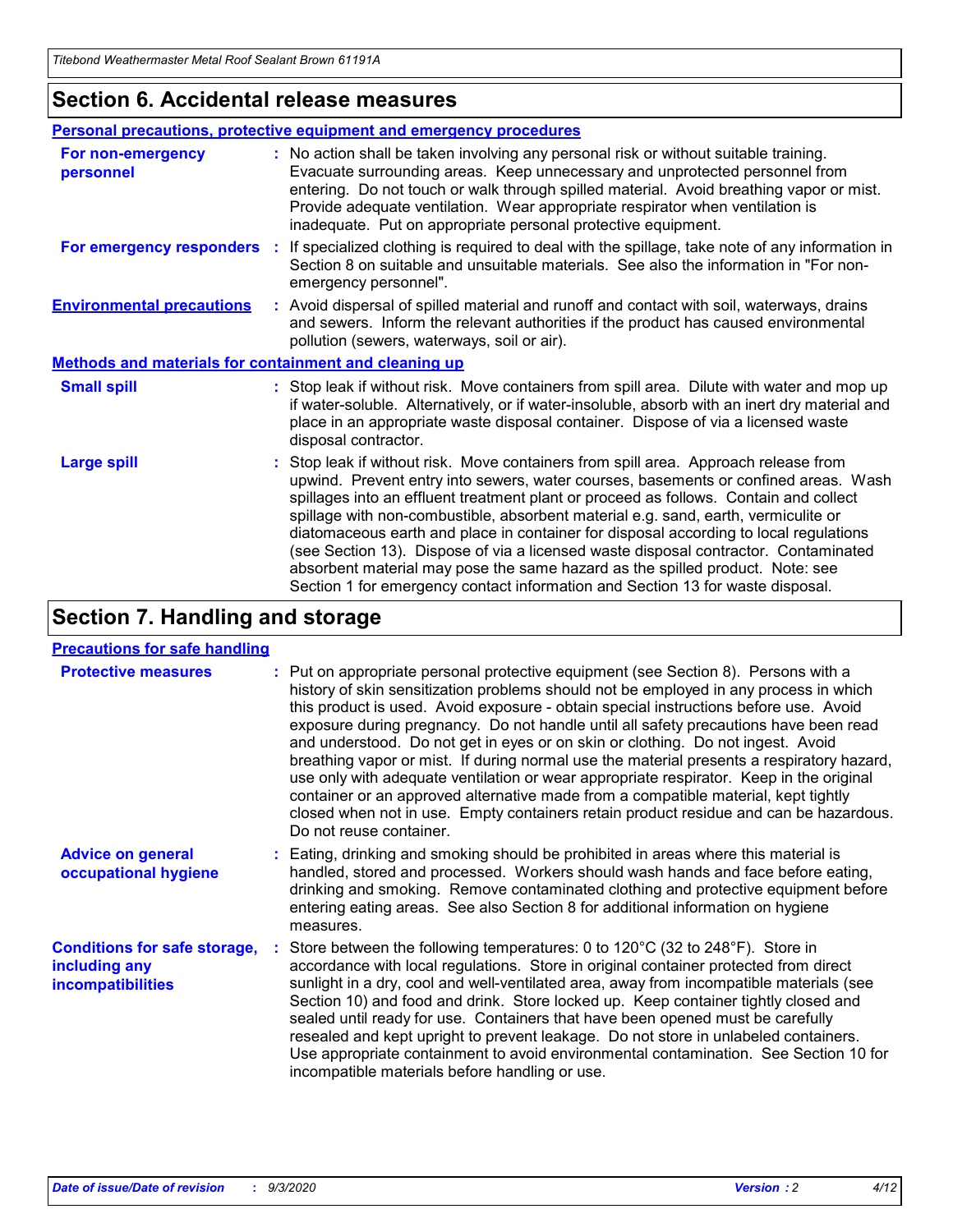# **Section 8. Exposure controls/personal protection**

#### **Control parameters**

#### **Occupational exposure limits**

| <b>Ingredient name</b>                               |    |                        | <b>Exposure limits</b>                                                                                                                                                                                                                                                                                                                                                                                                                                                                                                                                                                                                 |
|------------------------------------------------------|----|------------------------|------------------------------------------------------------------------------------------------------------------------------------------------------------------------------------------------------------------------------------------------------------------------------------------------------------------------------------------------------------------------------------------------------------------------------------------------------------------------------------------------------------------------------------------------------------------------------------------------------------------------|
| 3-aminopropyltriethoxysilane<br>Dibutyltin dilaurate |    |                        | None.<br>ACGIH TLV (United States, 3/2020). Absorbed through skin.<br>Notes: as Sn<br>TWA: $0.1 \text{ mg/m}^3$ , (as Sn) 8 hours.<br>STEL: 0.2 mg/m <sup>3</sup> , (as Sn) 15 minutes.<br>NIOSH REL (United States, 10/2016). Absorbed through skin.<br>Notes: as Sn<br>TWA: 0.1 mg/m <sup>3</sup> , (as Sn) 10 hours.<br>OSHA PEL (United States, 5/2018). Notes: as Sn<br>TWA: $0.1 \text{ mg/m}^3$ , (as Sn) 8 hours.<br>OSHA PEL 1989 (United States, 3/1989). Absorbed through skin.<br>Notes: measured as Sn<br>TWA: 0.1 mg/m <sup>3</sup> , (measured as Sn) 8 hours. Form: Organic                            |
| <b>Appropriate engineering</b><br>controls           |    |                        | : If user operations generate dust, fumes, gas, vapor or mist, use process enclosures,<br>local exhaust ventilation or other engineering controls to keep worker exposure to<br>airborne contaminants below any recommended or statutory limits.                                                                                                                                                                                                                                                                                                                                                                       |
| <b>Environmental exposure</b><br>controls            |    |                        | Emissions from ventilation or work process equipment should be checked to ensure<br>they comply with the requirements of environmental protection legislation. In some<br>cases, fume scrubbers, filters or engineering modifications to the process equipment<br>will be necessary to reduce emissions to acceptable levels.                                                                                                                                                                                                                                                                                          |
| <b>Individual protection measures</b>                |    |                        |                                                                                                                                                                                                                                                                                                                                                                                                                                                                                                                                                                                                                        |
| <b>Hygiene measures</b>                              |    |                        | : Wash hands, forearms and face thoroughly after handling chemical products, before<br>eating, smoking and using the lavatory and at the end of the working period.<br>Appropriate techniques should be used to remove potentially contaminated clothing.<br>Contaminated work clothing should not be allowed out of the workplace. Wash<br>contaminated clothing before reusing. Ensure that eyewash stations and safety<br>showers are close to the workstation location.                                                                                                                                            |
| <b>Eye/face protection</b>                           |    |                        | : Safety eyewear complying with an approved standard should be used when a risk<br>assessment indicates this is necessary to avoid exposure to liquid splashes, mists,<br>gases or dusts. If contact is possible, the following protection should be worn, unless<br>the assessment indicates a higher degree of protection: chemical splash goggles.                                                                                                                                                                                                                                                                  |
| <b>Skin protection</b>                               |    |                        |                                                                                                                                                                                                                                                                                                                                                                                                                                                                                                                                                                                                                        |
| <b>Hand protection</b>                               |    |                        | : Chemical-resistant, impervious gloves complying with an approved standard should be<br>worn at all times when handling chemical products if a risk assessment indicates this is<br>necessary. Considering the parameters specified by the glove manufacturer, check<br>during use that the gloves are still retaining their protective properties. It should be<br>noted that the time to breakthrough for any glove material may be different for different<br>glove manufacturers. In the case of mixtures, consisting of several substances, the<br>protection time of the gloves cannot be accurately estimated. |
| <b>Body protection</b>                               |    | handling this product. | Personal protective equipment for the body should be selected based on the task being<br>performed and the risks involved and should be approved by a specialist before                                                                                                                                                                                                                                                                                                                                                                                                                                                |
| <b>Other skin protection</b>                         |    |                        | : Appropriate footwear and any additional skin protection measures should be selected<br>based on the task being performed and the risks involved and should be approved by a<br>specialist before handling this product.                                                                                                                                                                                                                                                                                                                                                                                              |
| <b>Respiratory protection</b>                        | ÷. | aspects of use.        | Based on the hazard and potential for exposure, select a respirator that meets the<br>appropriate standard or certification. Respirators must be used according to a<br>respiratory protection program to ensure proper fitting, training, and other important                                                                                                                                                                                                                                                                                                                                                         |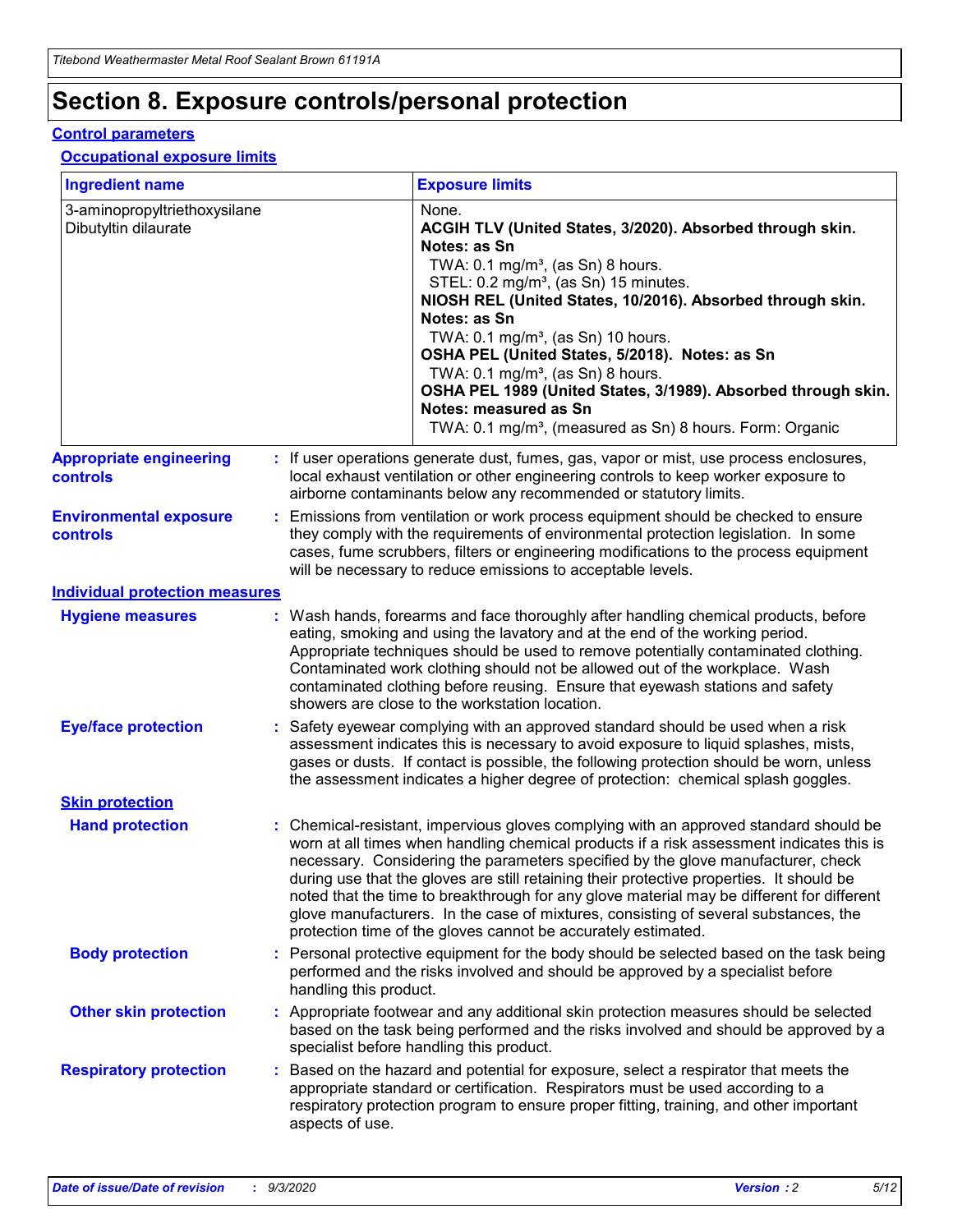### **Section 9. Physical and chemical properties**

#### **Appearance**

| <b>Physical state</b>                             |    | : Liquid. [Paste.]                                              |
|---------------------------------------------------|----|-----------------------------------------------------------------|
| <b>Color</b>                                      |    | Brown.                                                          |
| Odor                                              |    | Characteristic.                                                 |
| <b>Odor threshold</b>                             |    | Not available.                                                  |
| рH                                                |    | Not applicable.                                                 |
| <b>Melting point</b>                              |    | Not available.                                                  |
| <b>Boiling point</b>                              |    | : $>200^{\circ}$ C ( $>392^{\circ}$ F)                          |
| <b>Flash point</b>                                |    | Closed cup: >200°C (>392°F) [Setaflash.]                        |
| <b>Evaporation rate</b>                           |    | $:$ >1 (butyl acetate = 1)                                      |
| <b>Flammability (solid, gas)</b>                  |    | : Not available.                                                |
| Lower and upper explosive<br>(flammable) limits   |    | : Not available.                                                |
| <b>VOC (less water, less</b><br>exempt solvents)  |    | : 0 g/l                                                         |
| <b>Volatility</b>                                 |    | $: 0\%$ (w/w)                                                   |
| <b>Vapor density</b>                              |    | Not available.                                                  |
| <b>Relative density</b>                           | ÷. | $\sqrt{1/432}$                                                  |
| <b>Solubility</b>                                 |    | Insoluble in the following materials: cold water and hot water. |
| <b>Solubility in water</b>                        |    | Not available.                                                  |
| <b>Partition coefficient: n-</b><br>octanol/water |    | : Not available.                                                |
| <b>Auto-ignition temperature</b>                  |    | $:$ Not available.                                              |
| <b>Decomposition temperature</b>                  |    | : Not available.                                                |
| <b>Viscosity</b>                                  |    | $:$ Not available.                                              |

### **Section 10. Stability and reactivity**

| <b>Reactivity</b>                            |    | : No specific test data related to reactivity available for this product or its ingredients.            |
|----------------------------------------------|----|---------------------------------------------------------------------------------------------------------|
| <b>Chemical stability</b>                    |    | : The product is stable.                                                                                |
| <b>Possibility of hazardous</b><br>reactions |    | : Under normal conditions of storage and use, hazardous reactions will not occur.                       |
| <b>Conditions to avoid</b>                   |    | : No specific data.                                                                                     |
| <b>Incompatible materials</b>                | ٠. | No specific data.                                                                                       |
| <b>Hazardous decomposition</b><br>products   | ÷. | Under normal conditions of storage and use, hazardous decomposition products should<br>not be produced. |

# **Section 11. Toxicological information**

#### **Information on toxicological effects**

#### **Acute toxicity**

| <b>Product/ingredient name</b> | <b>Result</b>           | <b>Species</b> | <b>Dose</b>                | <b>Exposure</b> |
|--------------------------------|-------------------------|----------------|----------------------------|-----------------|
| 3-aminopropyltriethoxysilane   | <b>ILD50 Dermal</b>     | Rabbit         | 4.29 g/kg                  |                 |
| Dibutyltin dilaurate           | ILD50 Oral<br>LD50 Oral | Rat<br>Rat     | $1.57$ g/kg<br>175 $mg/kg$ |                 |
|                                |                         |                |                            |                 |

**Irritation/Corrosion**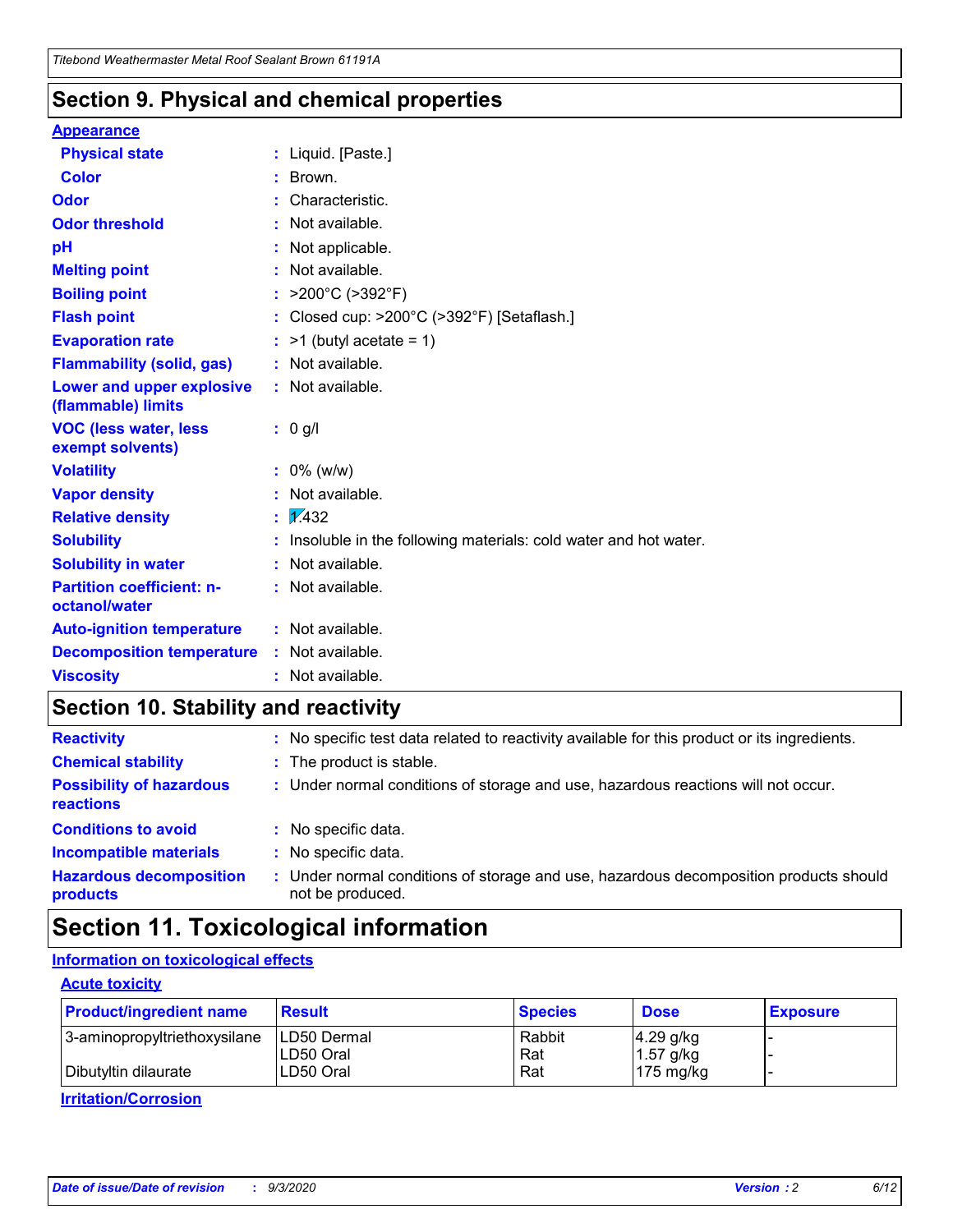# **Section 11. Toxicological information**

| <b>Product/ingredient name</b> | <b>Result</b>            | <b>Species</b> | <b>Score</b> | <b>Exposure</b>    | <b>Observation</b> |
|--------------------------------|--------------------------|----------------|--------------|--------------------|--------------------|
| 3-aminopropyltriethoxysilane   | Eyes - Mild irritant     | Rabbit         |              | $100 \text{ mg}$   |                    |
|                                | Eyes - Severe irritant   | Rabbit         |              | 24 hours 750       |                    |
|                                |                          |                |              | ug                 |                    |
|                                | Skin - Severe irritant   | Rabbit         |              | 24 hours 5         | -                  |
| Dibutyltin dilaurate           | Eyes - Moderate irritant | Rabbit         |              | mg<br>24 hours 100 |                    |
|                                |                          |                |              | mg                 |                    |
|                                | Skin - Severe irritant   | Rabbit         |              | 500 mg             | -                  |

#### **Sensitization**

Not available.

#### **Mutagenicity**

Not available.

#### **Carcinogenicity**

Not available.

#### **Reproductive toxicity**

Not available.

#### **Teratogenicity**

Not available.

#### **Specific target organ toxicity (single exposure)**

Not available.

#### **Specific target organ toxicity (repeated exposure)**

| <b>Name</b>                                                                  |                                                                                                                             | <b>Category</b>                                     | <b>Route of</b><br>exposure | <b>Target organs</b> |  |  |
|------------------------------------------------------------------------------|-----------------------------------------------------------------------------------------------------------------------------|-----------------------------------------------------|-----------------------------|----------------------|--|--|
| Dibutyltin dilaurate                                                         |                                                                                                                             | Category 1                                          |                             | respiratory system   |  |  |
| <b>Aspiration hazard</b><br>Not available.                                   |                                                                                                                             |                                                     |                             |                      |  |  |
| <b>Information on the likely</b><br>routes of exposure                       | : Not available.                                                                                                            |                                                     |                             |                      |  |  |
| <b>Potential acute health effects</b>                                        |                                                                                                                             |                                                     |                             |                      |  |  |
| <b>Eye contact</b>                                                           | : May cause eye irritation.                                                                                                 |                                                     |                             |                      |  |  |
| <b>Inhalation</b>                                                            |                                                                                                                             | : No known significant effects or critical hazards. |                             |                      |  |  |
| <b>Skin contact</b>                                                          |                                                                                                                             | : May cause skin irritation.                        |                             |                      |  |  |
| <b>Ingestion</b>                                                             |                                                                                                                             | : No known significant effects or critical hazards. |                             |                      |  |  |
| Symptoms related to the physical, chemical and toxicological characteristics |                                                                                                                             |                                                     |                             |                      |  |  |
| <b>Eye contact</b>                                                           | : Adverse symptoms may include the following:<br>irritation<br>watering<br>redness                                          |                                                     |                             |                      |  |  |
| <b>Inhalation</b>                                                            | : Adverse symptoms may include the following:<br>reduced fetal weight<br>increase in fetal deaths<br>skeletal malformations |                                                     |                             |                      |  |  |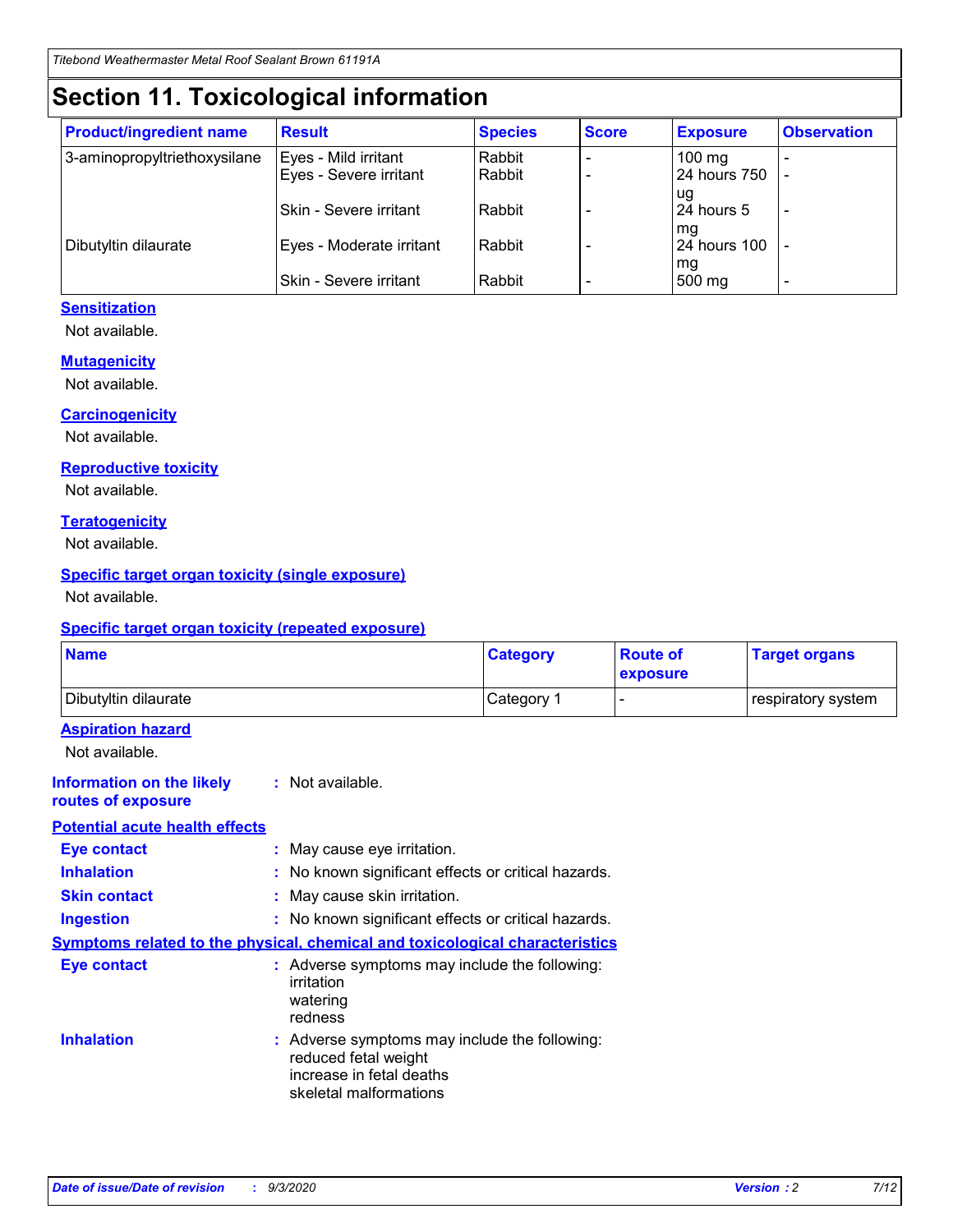*Titebond Weathermaster Metal Roof Sealant Brown 61191A*

# **Section 11. Toxicological information**

| <b>Skin contact</b>                     | : Adverse symptoms may include the following:<br>irritation                                            |
|-----------------------------------------|--------------------------------------------------------------------------------------------------------|
|                                         | redness                                                                                                |
|                                         | reduced fetal weight                                                                                   |
|                                         | increase in fetal deaths                                                                               |
|                                         | skeletal malformations                                                                                 |
| <b>Ingestion</b>                        | : Adverse symptoms may include the following:<br>reduced fetal weight                                  |
|                                         | increase in fetal deaths                                                                               |
|                                         | skeletal malformations                                                                                 |
|                                         | Delayed and immediate effects and also chronic effects from short and long term exposure               |
| <b>Short term exposure</b>              |                                                                                                        |
| <b>Potential immediate</b><br>effects   | : Not available.                                                                                       |
| <b>Potential delayed effects</b>        | : Not available.                                                                                       |
| Long term exposure                      |                                                                                                        |
| <b>Potential immediate</b><br>effects   | : Not available.                                                                                       |
| <b>Potential delayed effects</b>        | : Not available.                                                                                       |
| <b>Potential chronic health effects</b> |                                                                                                        |
| Not available.                          |                                                                                                        |
| <b>General</b>                          | Once sensitized, a severe allergic reaction may occur when subsequently exposed to<br>very low levels. |
| <b>Carcinogenicity</b>                  | No known significant effects or critical hazards.                                                      |
| <b>Mutagenicity</b>                     | : No known significant effects or critical hazards.                                                    |
| <b>Teratogenicity</b>                   | May damage the unborn child.                                                                           |
| <b>Developmental effects</b>            | : No known significant effects or critical hazards.                                                    |
| <b>Fertility effects</b>                | : May damage fertility.                                                                                |
| <b>Numerical measures of toxicity</b>   |                                                                                                        |
| <b>Acute toxicity estimates</b>         |                                                                                                        |
| Not ovoilable                           |                                                                                                        |

Not available.

# **Section 12. Ecological information**

#### **Toxicity**

| <b>Product/ingredient name</b> | <b>Result</b>                                       | <b>Species</b>               | <b>Exposure</b>       |
|--------------------------------|-----------------------------------------------------|------------------------------|-----------------------|
| Dibutyltin dilaurate           | $ CC50>3$ mg/l<br>Chronic EC10 > 2 mg/l Fresh water | Algae<br>Algae - Desmodesmus | 72 hours<br>196 hours |
|                                |                                                     | <b>I</b> subspicatus         |                       |

#### **Persistence and degradability**

| <b>Product/ingredient name</b> | <b>Test</b>                                                                    | <b>Result</b>  |                   | <b>Dose</b> | <b>Inoculum</b>         |
|--------------------------------|--------------------------------------------------------------------------------|----------------|-------------------|-------------|-------------------------|
| Dibutyltin dilaurate           | OECD 301F<br>Ready<br>Biodegradability -<br>Manometric<br>Respirometry<br>Test | 23 % - 28 days |                   |             |                         |
| <b>Product/ingredient name</b> | <b>Aquatic half-life</b>                                                       |                | <b>Photolysis</b> |             | <b>Biodegradability</b> |
| Dibutyltin dilaurate           |                                                                                |                |                   |             | <b>Inherent</b>         |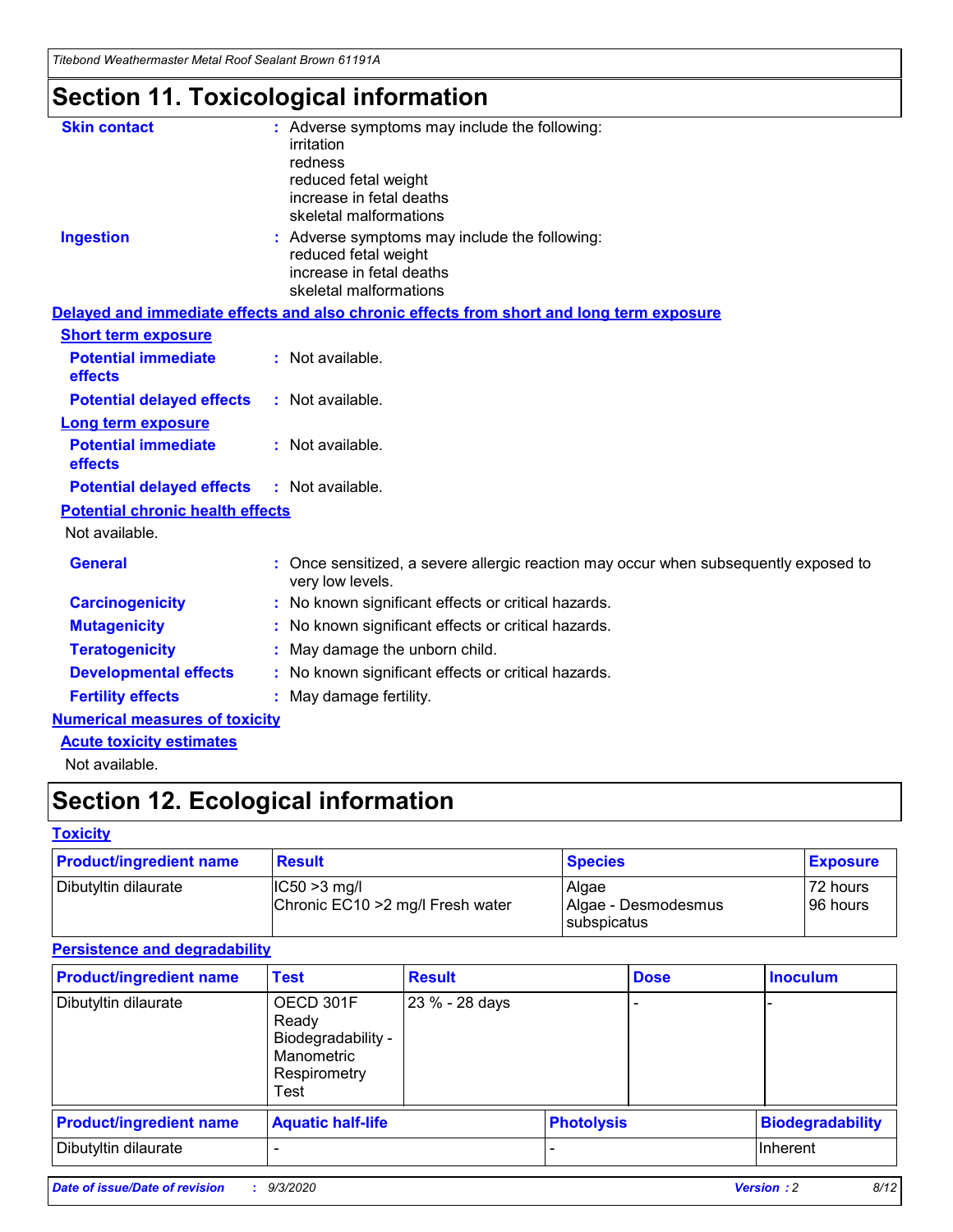# **Section 12. Ecological information**

#### **Bioaccumulative potential**

| <b>Product/ingredient name</b> | $LogPow$ | <b>BCF</b> | <b>Potential</b> |
|--------------------------------|----------|------------|------------------|
| 3-aminopropyltriethoxysilane   | 1.7      | 3.4        | low              |
| Dibutyltin dilaurate           | 4.44     | 2.91       | low              |

#### **Mobility in soil**

| INVMIILV III JVII                                       |                                                     |
|---------------------------------------------------------|-----------------------------------------------------|
| <b>Soil/water partition</b><br><b>coefficient (Koc)</b> | : Not available.                                    |
| <b>Other adverse effects</b>                            | : No known significant effects or critical hazards. |

### **Section 13. Disposal considerations**

**Disposal methods :**

The generation of waste should be avoided or minimized wherever possible. Disposal of this product, solutions and any by-products should at all times comply with the requirements of environmental protection and waste disposal legislation and any regional local authority requirements. Dispose of surplus and non-recyclable products via a licensed waste disposal contractor. Waste should not be disposed of untreated to the sewer unless fully compliant with the requirements of all authorities with jurisdiction. Waste packaging should be recycled. Incineration or landfill should only be considered when recycling is not feasible. This material and its container must be disposed of in a safe way. Care should be taken when handling emptied containers that have not been cleaned or rinsed out. Empty containers or liners may retain some product residues. Avoid dispersal of spilled material and runoff and contact with soil, waterways, drains and sewers.

### **Section 14. Transport information**

|                                      | <b>DOT</b><br><b>Classification</b> | <b>TDG</b><br><b>Classification</b> | <b>Mexico</b><br><b>Classification</b> | <b>ADR/RID</b> | <b>IMDG</b>              | <b>IATA</b>    |
|--------------------------------------|-------------------------------------|-------------------------------------|----------------------------------------|----------------|--------------------------|----------------|
| <b>UN number</b>                     | Not regulated.                      | Not regulated.                      | Not regulated.                         | Not regulated. | Not regulated.           | Not regulated. |
| <b>UN proper</b><br>shipping name    |                                     |                                     |                                        |                |                          |                |
| <b>Transport</b><br>hazard class(es) |                                     | $\overline{\phantom{0}}$            | $\overline{\phantom{0}}$               |                | $\overline{\phantom{0}}$ |                |
| <b>Packing group</b>                 |                                     |                                     |                                        |                |                          |                |
| <b>Environmental</b><br>hazards      | No.                                 | No.                                 | No.                                    | No.            | No.                      | No.            |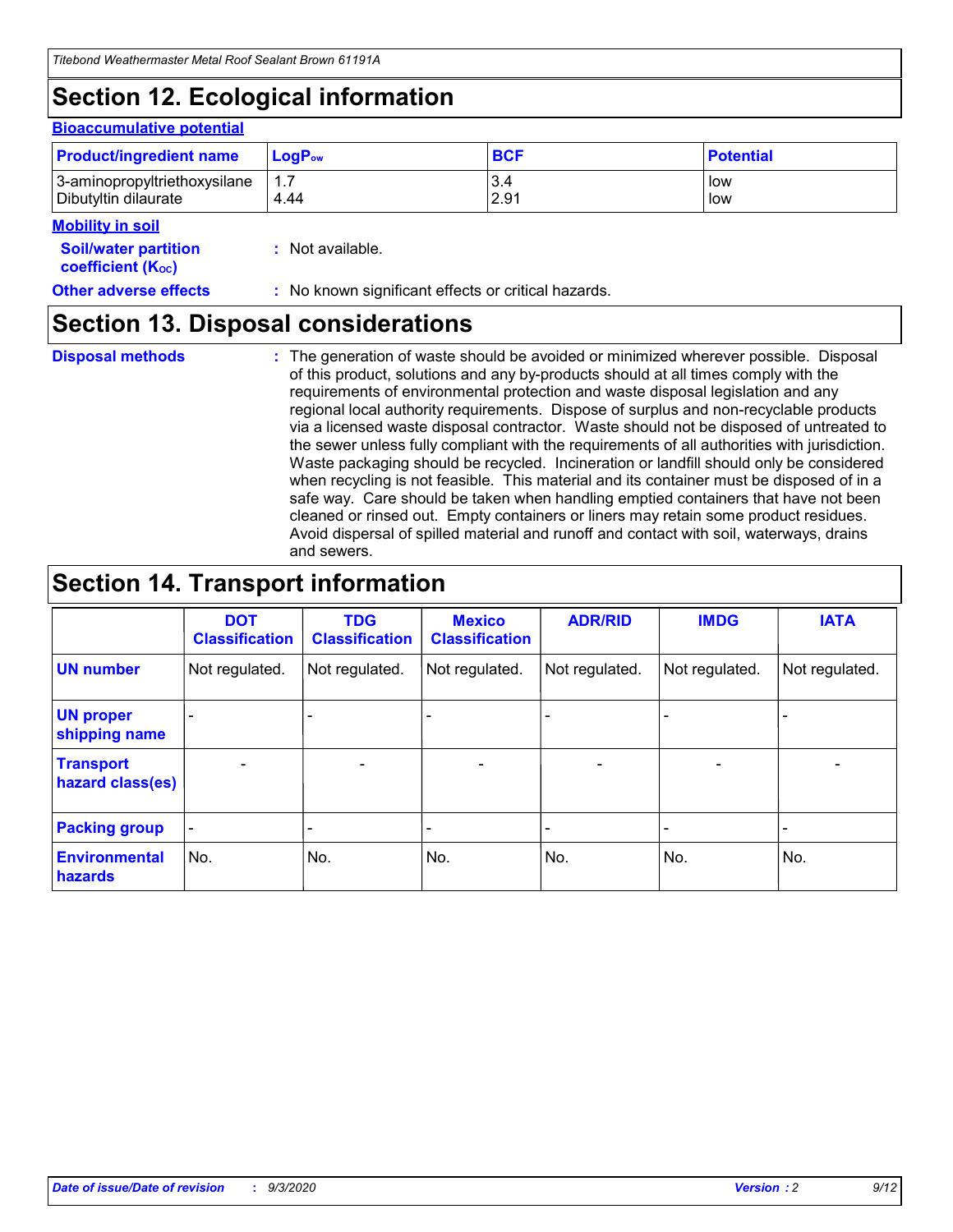### **Section 15. Regulatory information**

#### **U.S. Federal regulations**

#### **SARA 302/304**

#### **Composition/information on ingredients**

No products were found.

| SARA 304 RQ | Not applicable. |
|-------------|-----------------|
|-------------|-----------------|

#### **SARA 311/312**

**Classification :** EYE IRRITATION - Category 2B SKIN SENSITIZATION - Category 1 TOXIC TO REPRODUCTION - Category 1B HNOC - Product generates methanol during cure.

#### **Composition/information on ingredients**

| <b>Name</b>                  | $\frac{9}{6}$ | <b>Classification</b>                                                                                                                                                                                                                                                                                      |
|------------------------------|---------------|------------------------------------------------------------------------------------------------------------------------------------------------------------------------------------------------------------------------------------------------------------------------------------------------------------|
| 3-aminopropyltriethoxysilane | $\leq$ 3      | <b>FLAMMABLE LIQUIDS - Category 4</b><br><b>ACUTE TOXICITY (oral) - Category 4</b><br><b>SKIN IRRITATION - Category 2</b><br>EYE IRRITATION - Category 2A                                                                                                                                                  |
| Dibutyltin dilaurate         | ≤0.3          | <b>ACUTE TOXICITY (oral) - Category 3</b><br>SKIN CORROSION - Category 1C<br>SERIOUS EYE DAMAGE - Category 1<br>SKIN SENSITIZATION - Category 1<br><b>GERM CELL MUTAGENICITY - Category 2</b><br>TOXIC TO REPRODUCTION - Category 1B<br>SPECIFIC TARGET ORGAN TOXICITY (REPEATED<br>EXPOSURE) - Category 1 |

#### **State regulations**

**Massachusetts :**

: None of the components are listed.

**New York :** None of the components are listed. **New Jersey :** None of the components are listed.

**Pennsylvania :** None of the components are listed.

#### **California Prop. 65**

WARNING: This product can expose you to methanol, which is known to the State of California to cause birth defects or other reproductive harm. For more information go to www.P65Warnings.ca.gov.

| Ingredient name | No significant risk<br>level | <b>Maximum</b><br>acceptable dosage<br><b>level</b> |
|-----------------|------------------------------|-----------------------------------------------------|
| methanol        |                              | Yes.                                                |

#### **International regulations**

**Chemical Weapon Convention List Schedules I, II & III Chemicals** Not listed.

#### **Montreal Protocol**

Not listed.

**Stockholm Convention on Persistent Organic Pollutants**

Not listed.

#### **UNECE Aarhus Protocol on POPs and Heavy Metals** Not listed.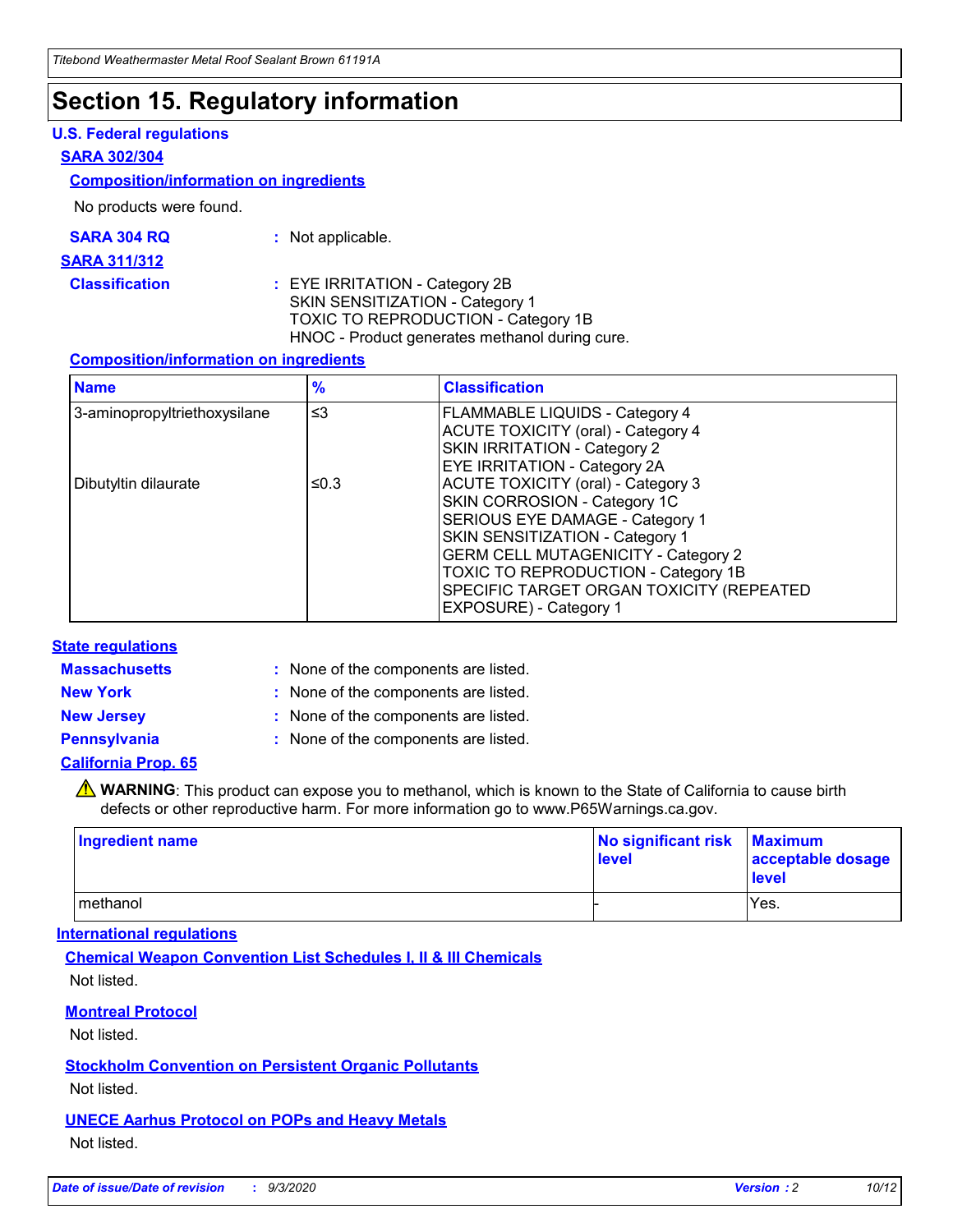# **Section 15. Regulatory information**

#### **Inventory list**

- 
- **China :** Not determined.

**United States TSCA 8(b) inventory**

**:** All components are active or exempted.

# **Section 16. Other information**

**Hazardous Material Information System (U.S.A.)**



**Caution: HMIS® ratings are based on a 0-4 rating scale, with 0 representing minimal hazards or risks, and 4 representing significant hazards or risks. Although HMIS® ratings and the associated label are not required on SDSs or products leaving a facility under 29 CFR 1910.1200, the preparer may choose to provide them. HMIS® ratings are to be used with a fully implemented HMIS® program. HMIS® is a registered trademark and service mark of the American Coatings Association, Inc.**

**The customer is responsible for determining the PPE code for this material. For more information on HMIS® Personal Protective Equipment (PPE) codes, consult the HMIS® Implementation Manual.**

**National Fire Protection Association (U.S.A.)**



**Reprinted with permission from NFPA 704-2001, Identification of the Hazards of Materials for Emergency Response Copyright ©1997, National Fire Protection Association, Quincy, MA 02269. This reprinted material is not the complete and official position of the National Fire Protection Association, on the referenced subject which is represented only by the standard in its entirety.**

**Copyright ©2001, National Fire Protection Association, Quincy, MA 02269. This warning system is intended to be interpreted and applied only by properly trained individuals to identify fire, health and reactivity hazards of chemicals. The user is referred to certain limited number of chemicals with recommended classifications in NFPA 49 and NFPA 325, which would be used as a guideline only. Whether the chemicals are classified by NFPA or not, anyone using the 704 systems to classify chemicals does so at their own risk.**

#### **Procedure used to derive the classification**

| <b>Classification</b>                                                                                         | <b>Justification</b>                                  |
|---------------------------------------------------------------------------------------------------------------|-------------------------------------------------------|
| <b>EYE IRRITATION - Category 2B</b><br>SKIN SENSITIZATION - Category 1<br>TOXIC TO REPRODUCTION - Category 1B | Expert judgment<br>Expert judgment<br>Expert judgment |
| <b>History</b>                                                                                                |                                                       |

| .                                 |             |
|-----------------------------------|-------------|
| <b>Date of printing</b>           | : 4/22/2022 |
| Date of issue/Date of<br>revision | : 9/3/2020  |
| Date of previous issue            | : 9/3/2020  |
| <b>Version</b>                    | $\cdot$ 2   |
|                                   |             |